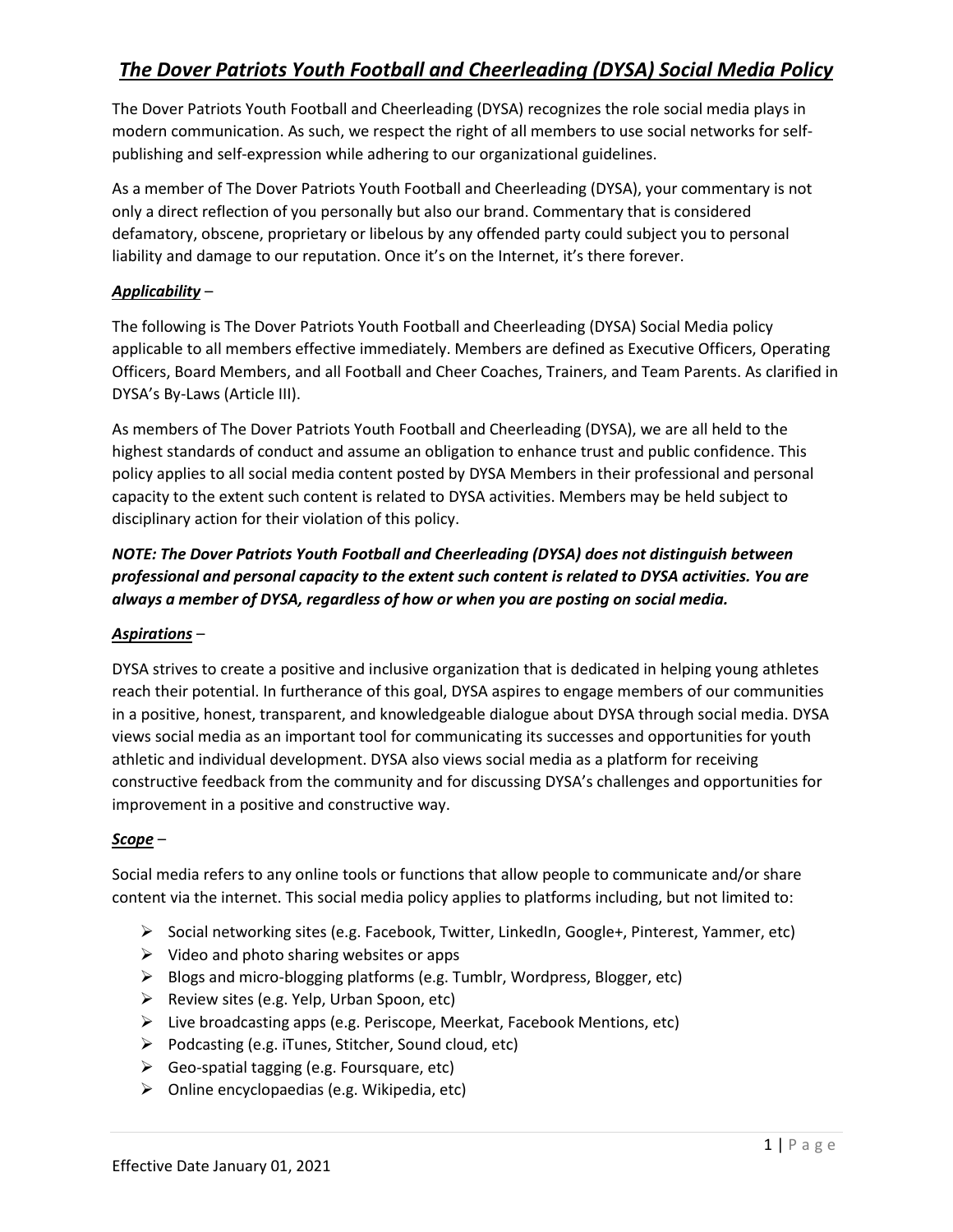- ➢ Instant messaging (e.g. SMS, Skype, Snapchat, WhatsApp, Viber, etc)
- $\triangleright$  Online multiplayer gaming platforms
- $\triangleright$  Online voting or polls
- $\triangleright$  Public and private online forums and discussion boards
- $\triangleright$  Any other online technologies that allow individual users to upload and share content.

**NOTE: This policy does not apply to the personal use of social media not related to DYSA or it's participants, services, events, sponsors, members, or reputation. However, use of social media that does directly refer to DYSA or it's participants, services, events, sponsors, members, or reputation may be subject to corrective actions. Including dismissal.** 

#### *Guidelines* –

Members must act in a respectful, courteous and sportsmanlike manner at all times toward other organizations and all Conference members or participants. Social media will not be used to insult, harass, present offensive or inappropriate content or to misrepresent Conference Organizations or any Conference member or participant. This includes any external young athlete community as well. The Executive Officers, by majority, will determine inappropriate content for corrective action or dismissal, if warranted.

#### **All DYSA members shall abide by the following guidelines when using social media**:

- $\triangleright$  Be positive and respectful, and always take the high road. When disagreeing with other's opinions, remain appropriate and polite.
- ➢ Do not post content that would harm DYSA or damage DYSA's reputation.
- $\triangleright$  Use good judgment when posting since comments can create liability for DYSA.
- $\triangleright$  Personally, identifiable information (information, such as a name and date of birth and/or a street address which, when taken together, can identify a particular individual) will not be disclosed in any manner on social networking sites of any organizations, Conference members, participants, or members of DYSA.

#### **When using any form of Social Media or internet sites, Members will**:

- $\triangleright$  Respect the rights and confidentiality of others.
- ➢ Not impersonate or falsely represent another person.
- $\triangleright$  Not post or share offensive or threatening language or resort to personal abuse or attacks toward other members of the young athlete community.
- $\triangleright$  Not post or share any material that incites violence or is illegal, harassing, hateful, abusive insulting, demeaning, intimidating, bullying, defamatory, profane, sexually explicit, indecent, misleading, defamatory or libelous, embarrassing to another member, discriminatory, racist, sexist or otherwise inappropriate.
- $\triangleright$  Not post or share content harmful to the reputation and standing of any organization, Conference members, participants, vendors, sponsors, or members of DYSA.
- $\triangleright$  Not use DYSA's name, motto, crest and/or logo in a way that would result in a negative impact of any organization, Conference members, participants, vendors, sponsors, or members of DYSA.
- $\triangleright$  Not post or share any content that is a breach of any state or federal law.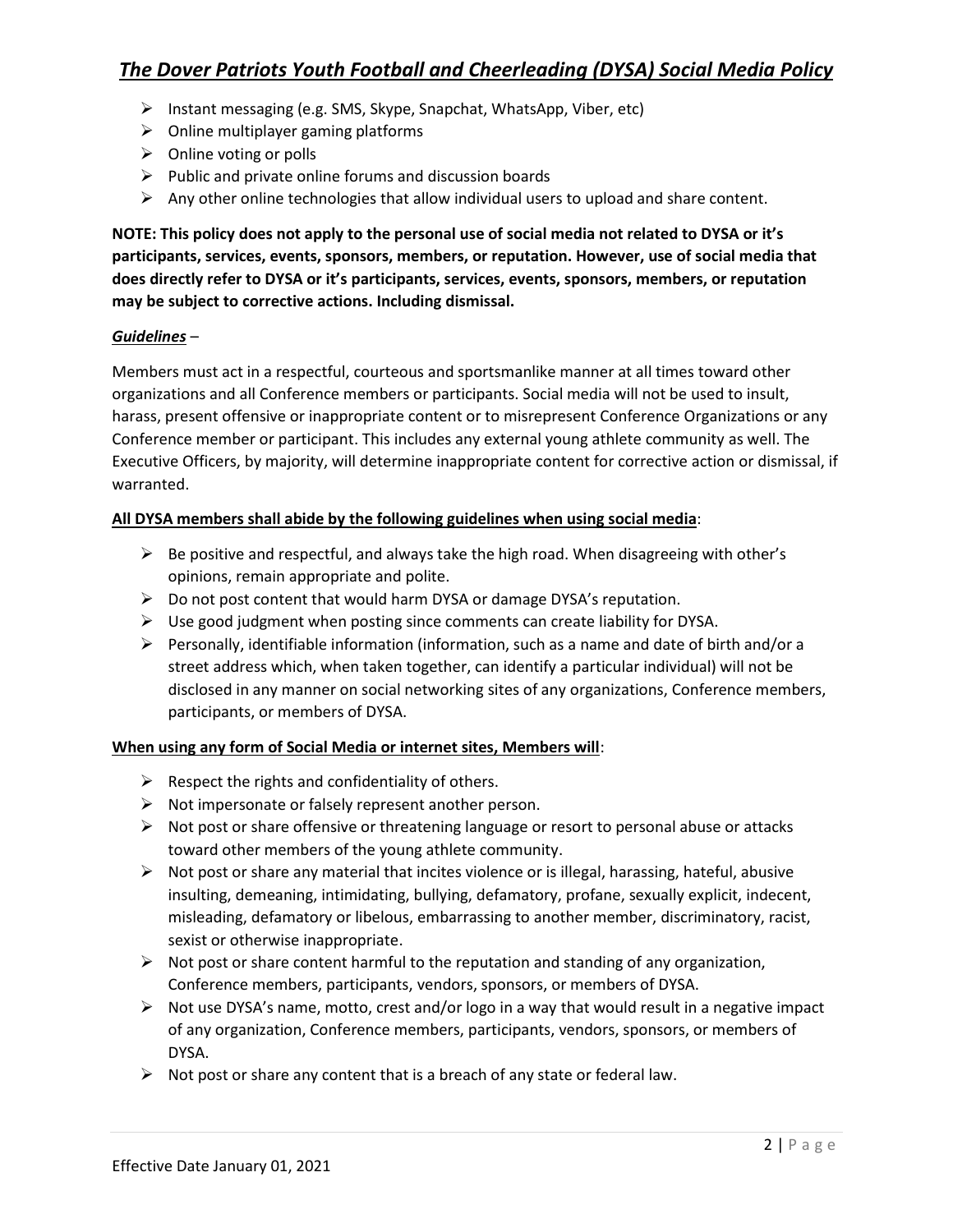- $\triangleright$  Not post or share material that brings, or risks bringing DYSA, its affiliates, its sport, its officials, Parents, Players, members or sponsors into disrepute.
- $\triangleright$  Not use the picture or likeness of a DYSA or Conference member in a negative or insulting manner.
- ➢ Not post or share any political posts on any DYSA or Conference site. Our sites are politics free.

# *Branding and intellectual property of TCYFCC* –

Unless approved by the DYSA Executive Officers, Members must not use any part or derivative of DYSA's name, logo, audio or image on personally created social media sites or in any social media posting without prior approval from DYSA. Members may not act as admins or moderators on any past, present, or future unauthorized web site or social media page using any part or derivative of the DYSA name, logo, or image without permission of the Executive Officers.

Members will not surreptitiously or covertly record or livestream any closed DYSA meeting without permission regardless if the meeting is in a public or private setting. DYSA members have an expectation of privacy when acting on behalf of this organization and each person that could possibly be video or audio recorded must grant written permission.

## *Violations of the Social Media Policy* –

The DYSA Executive Officers shall have the authority to enforce this Social Media Policy, define violations, and take immediate disciplinary action. The DYSA Executive Officers or appointed individuals have the authority to remove inappropriate or offensive comments from DYSA sites and block any individual if it is the best interests of DYSA.

The failure of DYSA Members to adhere to this Social Media Policy on any social media or other site will be grounds for immediate disciplinary action as determined by a majority of the Executive Officers. The Executive Officers will consider the severity of the infraction and history of infractions and may use any of the below corrective actions at any time.

- ➢ Punitive Action 1: Verbal/Written Warning. Immediate suspension for participating or attending any DYSA activities until the Member is in compliance.
- $\triangleright$  Punitive Action 2: Written Warning and immediate one (1) week suspension from participating or attending any DYSA activities to include practice and games from the day the Member took corrective action and came into compliance.
- ➢ Punitive Action 3: Immediate indefinite suspension from attending or participating in any DYSA activities to include practice and games. The Executive Officers or appointed parties will investigate the infraction and the member will remain suspended until the matter is resolved.

**NOTE: Any Member suspended is prohibited from attending or being on the premises of any DYSA activities, practices, or games until cleared to do so by the DYSA Executive Officers. Attending means being present on the grounds or within 500 yards of the activity**.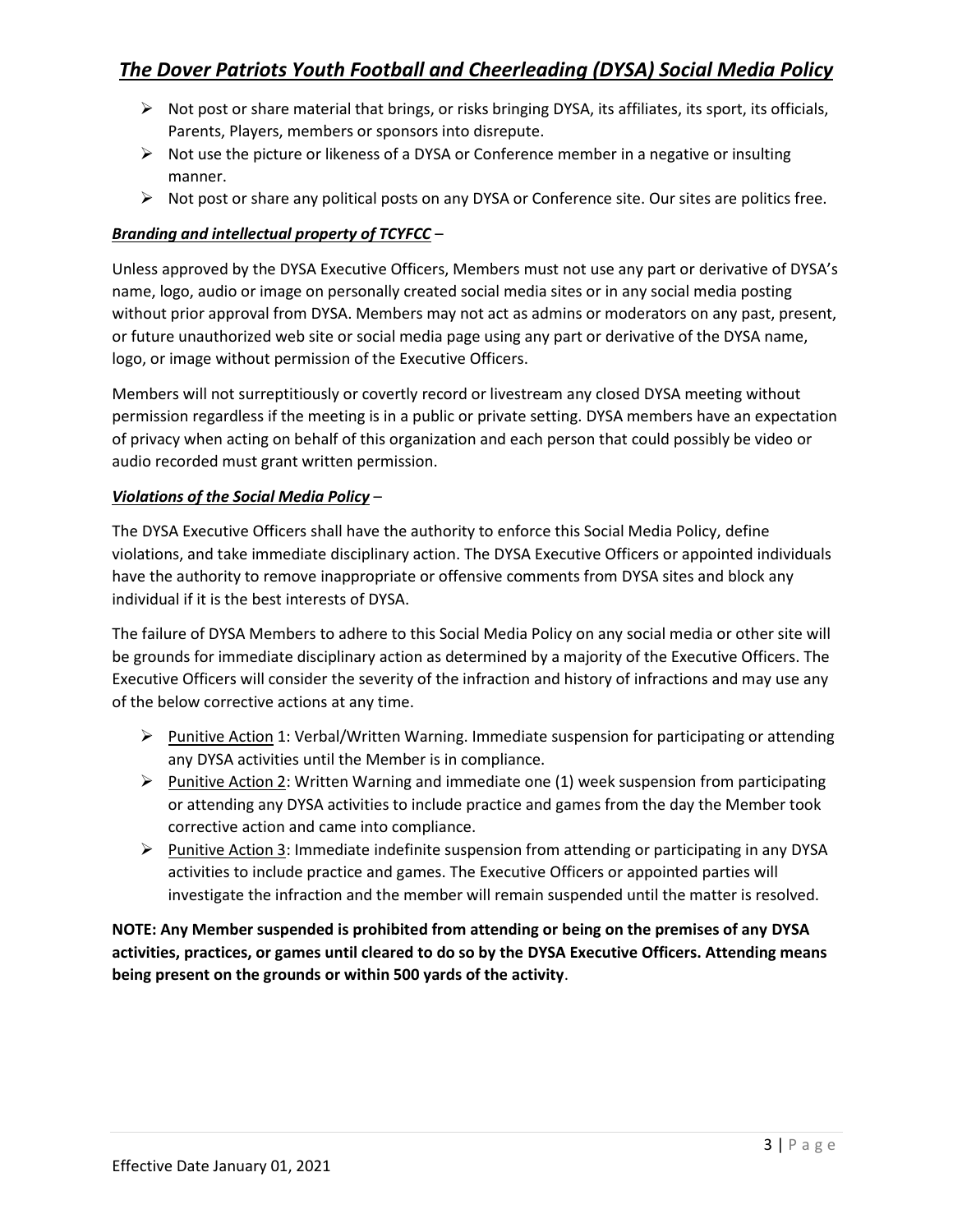#### *Member are encouraged to* –

- ➢ Engage with and share content posted by DYSA, Conference, and its members.
- $\triangleright$  Engage personally with DYSA's stakeholders, donors, volunteers, board members, sponsors, and vendors.
- $\triangleright$  Represent yourself as a proud DYSA Member, up to and including the use of our logos and branding, on your personal profiles. Executive Officers can provide you with suggested language, images and branding guidelines. Please adhere to them.
- $\triangleright$  Use social media to promote DYSA, Conference, and its members in a confident and positive manner.

## **NOTE: Please remember we are all adults. If you have a problem/issue with any persons, please work it out in person. Airing your personal grievances on social media rarely leads to positive outcomes.**

## *Effective Date* –

By a two-thirds vote, The DYSA Board of Directors voted this policy to takes effect on the 01<sup>st</sup> Day of January 2021. By being members of DYSA, we are all responsible for enforcing and adhering to this policy and are subject to the disciplinary action contained therein. This Policy Letter will remain in effect until rescinded by The DYSA Board of Directors or incorporated into the DYSA Bylaws.